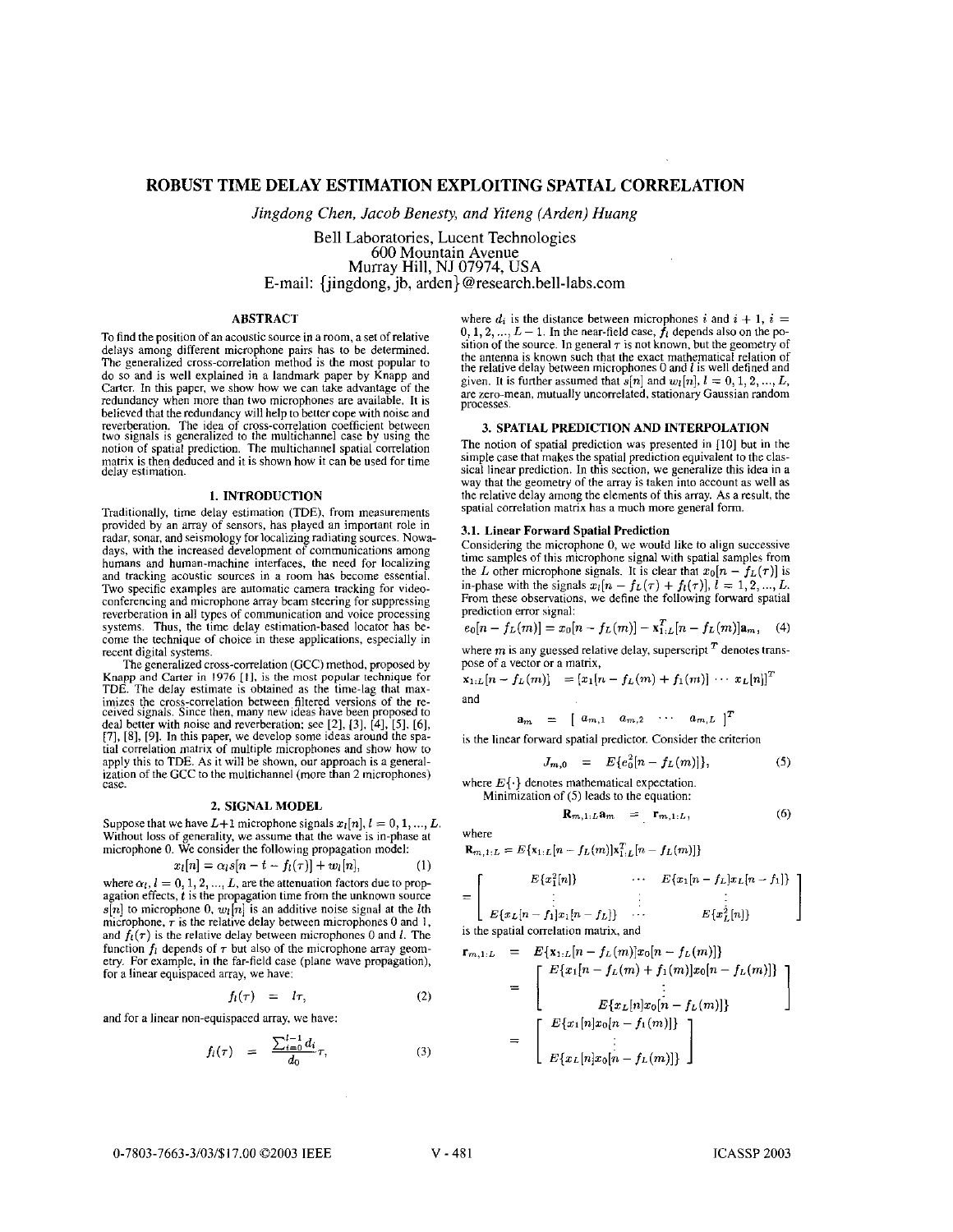is the spatial correlation vector.

Note that the spatial correlation matrix is not Toeplitz in general, except for some particular cases.

For  $m = \tau$  and for the noise free case where  $w_i[n] = 0$ ,  $l = 1, 2, ..., L$ , it can easily be checked that with our signal model, the rank of matrix  $\mathbf{R}_{\tau,1:L}$  is equal to 1. This means that the samples  $x_0[n - \tau]$  can be perfectly predicted from any of one other microphone samples. However, the noise is never zero in practice and is in general isotropic. The energy of the different noises at the microphones will he added at the main diagonal of the correlation matrix  $\mathbf{R}_{\tau,1:L}$ , will regularize it, and this matrix will become positive definite (which we suppose in the rest of this paper). **A**  unique solution to **(6)** is then guaranteed whatever the number of microphones. This solution is optimal from **a** Wiener theory point of view.

# **3.2.** Linear Backward Spatial Prediction

Considering the microphone *L,* we would like to align successive time samples of this microphone signal with spatial samples from the *L* other microphone signals. It is clear that  $x_L[n]$  is in-phase with the signals  $x_l[n - f_L(\tau) + f_l(\tau)], l = 0, 1, ..., L - 1$ . From these observations, we define the following backward spatial prediction error signal:

$$
e_L[n - f_L(m)] = x_L[n] - x_{0:L-1}^T[n - f_L(m)]\mathbf{b}_m, (7)
$$

where

$$
\mathbf{x}_{0:L-1}[n - f_L(m)] = [x_0[n - f_L(m) + f_0(m)]
$$
  
  $\cdots x_{L-1}[n - f_L(m) + f_{L-1}(m)]]^T$ 

and

$$
\mathbf{b}_m = \begin{bmatrix} b_{m,1} & b_{m,2} & \cdots & b_{m,L} \end{bmatrix}^T
$$

is the linear backward spatial predictor. Minimization of the criterion

$$
J_{m,L} = E\{e_L^2[n - f_L(m)]\} \qquad (8)
$$

leads to the equation:

$$
\mathbf{R}_{m,0:L-1}\mathbf{b}_m = \mathbf{r}_{m,0:L-1}, \qquad (9)
$$

where

$$
\mathbf{R}_{m,0:L-1} = E\{\mathbf{x}_{0:L-1}[n - f_L(m)]\mathbf{x}_{0:L-1}^T[n - f_L(m)]\}
$$

and

$$
\mathbf{r}_{m,0:L-1} = E\{\mathbf{x}_{0:L-1}[n-f_L(m)]x_L[n]\}.
$$

# **3.3.** Linear Spatial Interpolation

The ideas presented for spatial prediction can easily be extended to spatial interpolation, where we consider any microphone element  $L, L = 0, 1, 2, ..., L$ . The spatial interpolation error signal is defined as

$$
e_i[n - f_L(m)] = -x_{0:L}^T[n - f_L(m)]c_{m,l}, \qquad (10)
$$

where

where  

$$
\mathbf{x}_{0:L}[n - f_L(m)] = [x_0[n - f_L(m) + f_0(m)]
$$

$$
x_1[n - f_L(m) + f_1(m)] \cdots x_L[n]]^T
$$

and

$$
\mathbf{c}_{m,l} = \begin{bmatrix} c_{m,l,0} & c_{m,l,1} & \cdots & c_{m,l,L} \end{bmatrix}^T
$$

with  $c_{m,l,l} = -1$ , is the spatial interpolator. The criterion associated with (IO) is:

$$
J_{m,l} = E\{e_l^2[n - f_L(m)]\}.
$$
 (11)

The rest flows immediately from the previous sections on prediction.

# **4.** APPLICATION TO TIME DELAY ESTIMATION

In this section, we only use the forward spatial prediction idea hut of course spatial interpolation can also he used. So we consider the minimization of criterion  $J_{m,0}$  for different  $m$ .

Let  $J_{m,0;\text{min}}$  denote the minimum mean-squared error, for the value  $m$ , defined by

value 
$$
m
$$
, defined by  
\n
$$
J_{m,0;\min} = E\{e_{0;\min}^2[n - f_L(m)]\}.
$$
\nIf we replace  $\mathbf{a}_m$  by  $\mathbf{R}_{m,1:L}^{-1} \mathbf{r}_{m,1:L}$  in (4), we get:

$$
e_{0;\min}[n-f_L(m)]=x_0[n-f_L(m)]-
$$

 $\mathbf{x}_{1:L}^{T}[n - f_L(m)]\mathbf{R}_{m,1:L}^{-1}\mathbf{r}_{m,1:L}.$  (13)

We deduce that:

$$
J_{m,0;\min} = E\{x_0^2[n - f_L(m)]\} - \mathbf{r}_{m,1:L}^T \mathbf{R}_{m,1:L}^{-1} \mathbf{r}_{m,1:L}.
$$
 (14)

The value of *m* that gives the minimum  $J_{m,0,\text{min}}$ , for different *m*, corresponds to the time delay between microphone 0 and 1. Mathematically, the solution to our problem is then given by

$$
\hat{\tau} = \arg\min_{m} J_{m,0;\min}, \qquad (15)
$$

where  $\hat{\tau}$  is an estimate of  $\tau$ .<br> *Particular case*: Two microphones  $(L = 1)$ . In this case, the solution is:

olution is:  
\n
$$
\hat{\tau} = \arg \min_{m} \left\{ E\{x_0^n[n] \} \left[ 1 - \frac{E^2 \{x_0[n-m]x_1[n]\}}{E\{x_0^n[n]\} E\{x_1^n[n]\}} \right] \right\}
$$
\n
$$
= \arg \min_{m} \left\{ 1 - \rho_{m,01}^2 \right\}
$$
\n
$$
= \arg \max_{m} (\rho_{m,01}^2), \qquad (16)
$$

where  $\rho_{m,01}$  ( $\rho_{m,01}^2 \le 1$ ) is the cross-correlation coefficient be-<br>tween  $x_0[n - m]$  and  $x_1[m]$ . When the cross-correlation coeffi-<br>cient is close to 1, this means that the two signals that we compare<br>are highly are highly correlated which happens when the signals are in-phase, i.e.  $m \approx \tau$  and this implies that  $J_{\tau,0;\min} \approx 0$ . This approach is similar to the generalized cross-correlation method proposed by Knapp and Carter [I]. Note that in the general case with any numher of microphones, the proposed approach can he seen as a crosscorrelation method, hut we take advantage of the knowledge of the microphone array to estimate only one time delay (instead of estimating multiple time delays independently) in an optimal way in a least mean square sense.

# **5. OTHER INFORMATION FROM THE** SPATIAL CORRELATION MATRIX

Consider the  $L + 1$  microphone signals  $x_i$ ,  $i = 0, 1, ..., L$ , the corresponding spatial correlation matrix is:

$$
\begin{array}{rcl}\n\mathbf{R}_{m,0:L} & = & \mathbf{R}_m \\
\cdot & = & E\{\mathbf{x}_{0:L}[n-f_L(m)]\mathbf{x}_{0:L}^T[n-f_L(m)]\}.\n\end{array} \tag{17}
$$

It can be shown that  $\mathbf{R}_m$  can be factored as:

$$
\mathbf{R}_m = \mathbf{D}\widetilde{\mathbf{R}}_m \mathbf{D}, \qquad (18)
$$

where

$$
\mathbf{D} = \left[ \begin{array}{cccc} \sqrt{E\{x_0^2[n]\}} & 0 & \cdots & 0 \\ 0 & \sqrt{E\{x_1^2[n]\}} & \cdots & 0 \\ \vdots & \ddots & \ddots & \vdots \\ 0 & \cdots & 0 & \sqrt{E\{x_L^2[n]\}} \end{array} \right] \quad (19)
$$

is a diagonal matrix,

$$
\widetilde{\mathbf{R}}_m = \left[ \begin{array}{cccc} 1 & \rho_{m,01} & \cdots & \rho_{m,0L} \\ \rho_{m,01} & 1 & \cdots & \rho_{m,1L} \\ \vdots & \ddots & \ddots & \vdots \\ \rho_{m,0L} & \cdots & \rho_{m,L-1L} & 1 \end{array} \right] \tag{20}
$$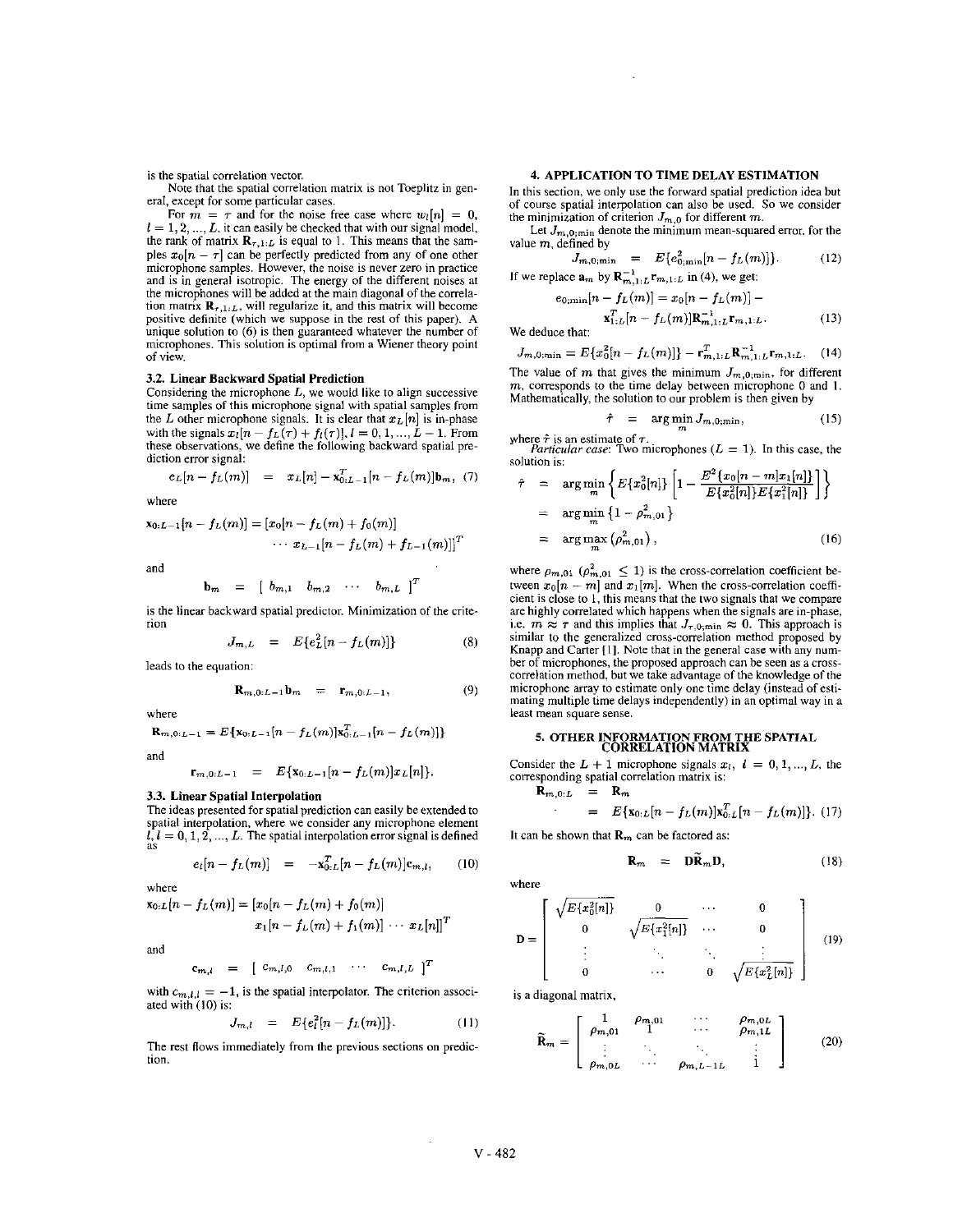$$
\rho_{m,kl} = \frac{E\{x_k[n - f_l(m)]x_l[n - f_k(m)]\}}{\sqrt{E\{x_k^2[n]\}E\{x_l^2[n]\}}},
$$
\n
$$
k, l = 0, 1, ..., L,
$$
\n(21)

is the cross-correlation coefficient between  $x_k[n - f_i(m)]$  and is the cross-correlation coefficient between  $x_k[n - f_k(m)]$  a<br>  $x_l[n - f_k(m)]$ .<br>
We now give two propositions that will be useful for TDE.

Proposition **1.** We have:

$$
0 < \det\left(\widetilde{\mathbf{R}}_m\right) \le 1,\tag{22}
$$

$$
\det\left(\widetilde{\mathbf{R}}_m\right) \leq \det\left(\widetilde{\mathbf{R}}_{m,1:L}\right) \leq \cdots \leq 1. \tag{23}
$$

Proposition **2.** We have:

$$
\det\left(\widetilde{\mathbf{R}}_m\right) \le \frac{J_{m,0;\min}}{E\{x_0^2[n]\}} \le 1. \tag{24}
$$

*Proof.* It can be shown, by using the Lagrange multiplier, that:

$$
J_{m,0;\min} = \frac{1}{\delta^T \mathbf{R}_m^{-1} \delta}, \qquad (25)
$$

where  $\boldsymbol{\delta} = [1 \ 0 \ \cdots \ 0]^T$ . In this case, using (18), (25) becomes:

$$
J_{m,0;\min} = \frac{E\{x_0^2[n]\}}{\delta^T \widetilde{\mathbf{R}}_m^{-1} \delta}
$$
  
= 
$$
E\{x_0^2[n]\} \frac{\det (\widetilde{\mathbf{R}}_m)}{\det (\widetilde{\mathbf{R}}_{m,1:L})}.
$$
 (26)

Using (23), it is clear that proposition 2 is verified.

In the general case, for any interpolator, we have:  
\n
$$
\det\left(\widetilde{\mathbf{R}}_m\right) \leq \frac{J_{m,l;\min}}{E\{x_l^2[n]\}} \leq 1, l = 0, 1, ..., L.
$$

**As** we can see, the determinant of the spatial correlation matrix is related to the minimum mean-squared error and to the correlation of the signals. Let's take the two-channel case. It is obvious that the cross-correlation coefficient between the two signals  $x_0$ and  $x_1$  is linked to the determinant of the corresponding spatial correlation matrix:

$$
\rho_{m,01}^2 = 1 - \det\left(\widetilde{\mathbf{R}}_{m,0:1}\right). \tag{28}
$$

By analogy to the cross-correlation coefficient definition between two signals, we define the multichannel correlation coefficient among the signals  $x_l$ ,  $l = 0, 1, ..., L$ , as:

$$
\rho_{m,0:L}^2 = 1 - \det\left(\widetilde{\mathbf{R}}_{m,0:L}\right).
$$
 (29)

From proposition 2, we give a new bound for  $\rho_{m,0:L}^2$ :

$$
1 - \frac{J_{m,0;\min}}{E\{x_0^2[n]\}} \le \rho_{m,0:L}^2 \le 1.
$$
 (30)

Basically, the coefficient  $\rho_{m,0:L}$  will measure the amount of correlation among all the channels. This coefficient has some interesting properties. For example, if one of the signals, say  $x_0$ , is completely decorrelated from the others because the microphone is defective, or it picks up only noise, or the signal is saturated, this signal will not affect  $\rho_{m,0:L}$  since  $\rho_{m,0l} = 0$ ,  $\forall l$ . In this case:

$$
\rho_{m,0:L}^2 = \rho_{m,1:L}^2. \tag{31}
$$

is a symmetric matrix, and In other words, the measure "drops" the signals who have **no** correlation with the others. This makes sense from **a** correlation point of view, since we want to measure the degree of correlation only from the channels who have something in common. In the extreme cases where all the signals are uncorrelated, we have  $\rho_{m,0:L}^2 = 0$ , and where any two signals (or more) are perfectly correlated, we have  $\rho_{m,0:L}^2 = 1$ .

Obviously, the multichannel coefficient  $\rho_{m,0:L}^2$  can be used for time delay estimation in the following way:

We now give two propositions that will be useful for TDE.   
\n**Proposition 1.** We have:  
\n
$$
0 < \det (\tilde{\mathbf{R}}_m) \le 1,
$$
\n
$$
0 < \det (\tilde{\mathbf{R}}_m) \le 1,
$$
\n
$$
22
$$
\n
$$
x^{\hat{r}} = \arg \max_{m} (\rho_{m,0:L}^2)
$$
\nwhere "det" stands for determinant.  
\n*Proof.* This proposition can be shown by induction, *i.e.*,

This method can be seen as a multichannel correlation approach for the estimation of time delay and it is clear that (32) is equivalent to (15).

# **6. PERFORMANCE EVALUATION 6.1.** Experiment Setup

Experiments were carried out in the Varechoic Chamber which is a unique facility at Bell Laboratories. The chamber is a 6.7 x  $6.1 \times 2.9$  m room whose surfaces are covered by a total of 369 active panels which can be controlled digitally. Each panel consists of two perforated sheets. When the holes in the sheets are aligned, absorbing material behind the sheets will be exposed to the sound field, whereas a highly reflective surface can be formed if the holes are shifted to misalignment. Combination of open and closed panels can produce 2<sup>369</sup> different acoustic environments where the 60-dB reverberation time  $T_{60}$  can change from 0.2 to almost 1 second. See [l **I]** for more details.

A linear microphone array which consists of **22** omnidirectional Panasonic WM-61A microphones was mounted at the distance of 0.5 m from the north wall of the chamber and approximately at the center of the wall. The 22 microphones are uniformly distributed along an aluminum rod whose diameter is **I** cm. The **spacing** between **adjacent** microphones is **IOcm. The source** signal is played by a Cabasse Baltic Murale loudspeaker in 46 different positions. An illustration of this setup is shown in Fig. **1.** 



Fig. **1.** Layout of the microphone array and source positions in the Varechoic Chamber,

For the purpose of data reusability, the impulse response from each source location to each microphone was measured [12]. The observed **signal** is then obtained by convolution of **a** recorded speech signal with the measured impulse responses. The measurement of the impulse responses were performed using the built-in measurement tool of the Huron Lake system. A 65536-point long logarithmic sweep signal digitized at a sampling rate of 48 **kHz** was used as the excitation signal. From each source location to each microphone, the excitation is played and recorded. An estimate of the transfer function is obtained by spectral division between the original source excitation and the recorded microphone signal.

 $(27)$